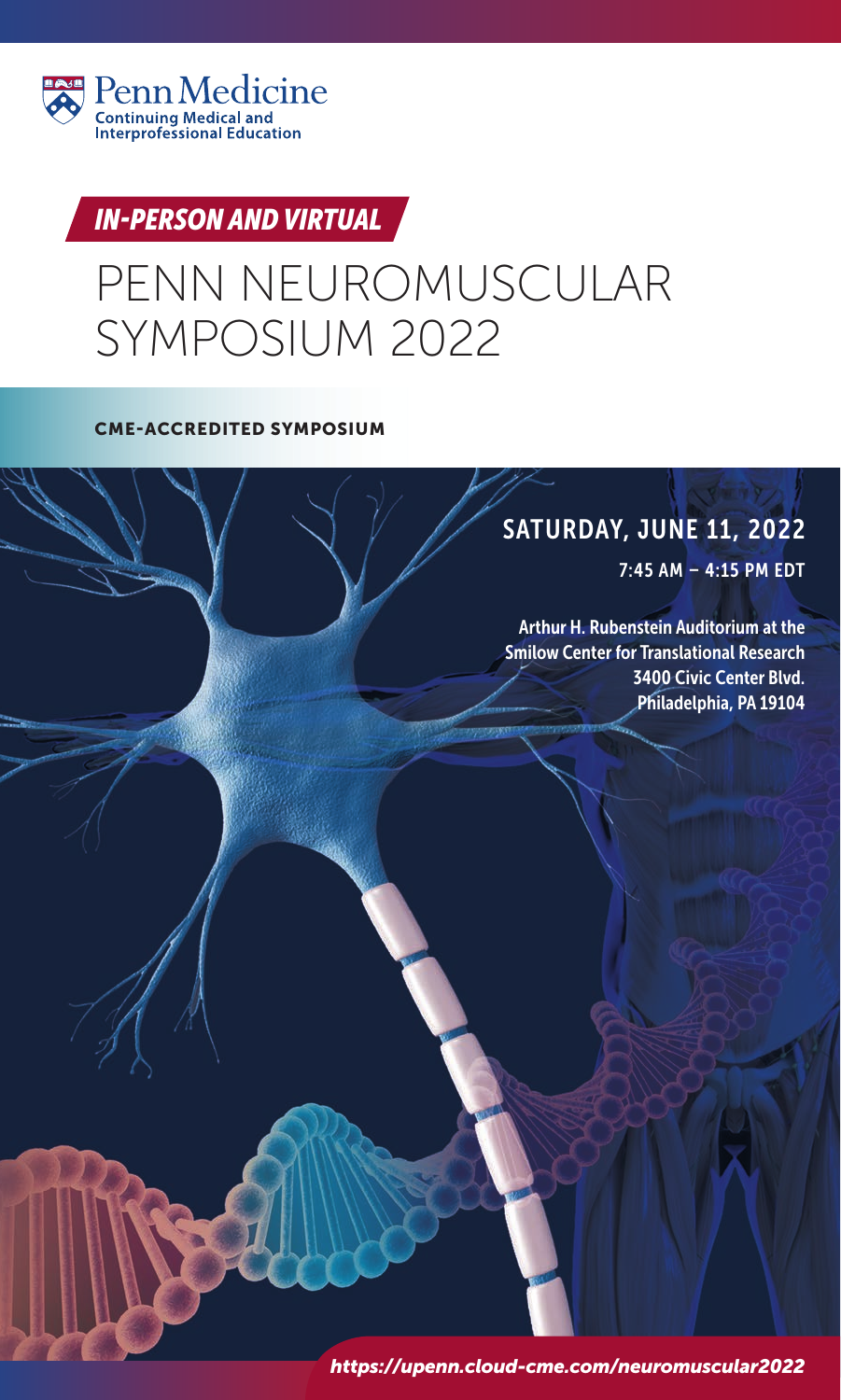# PROGRAM OVERVIEW & TARGET AUDIENCE

In the last few years, there has been dramatic advancement in the diagnostic tools and treatment options available for neuromuscular disorders. While this is a welcome development, it may be challenging for neurologists taking care of patients with neuromuscular disorders to



keep up-to-date with all of these advances. The purpose of the *Penn Neuromuscular Symposium* is to provide both a basic approach to patients with these disorders as well as an update on novel therapeutic agents and future directions. The symposium will also explain how to enhance collaboration and knowledge exchange among neurologists and other healthcare professionals taking care of this unique patient population, which will also help facilitate referral to exciting clinical trials here at Penn.

This course has been developed to meet the educational needs of neurologists, other physicians and associated professionals with an interest in neuromuscular medicine.

Upon conclusion of this educational activity, the participant will be better able to:

- $\blacksquare$  Provide appropriate care to the patient with neuromuscular weakness
- I dentify patterns and red flags in peripheral neuropathy
- Describe the difference between axonal and demyelinating neuropathy
- Learn how to perform specialized testing for neuromuscular junction disorders
- n Review the electrophysiological appearance of neurogenic vs myopathic units
- **Explain the utility of autonomic testing**
- n Review challenging cases, discuss the differential diagnosis, appropriate testing and treatment
- $\blacksquare$  Review the role of antibody testing in neuromuscular disorders
- $\blacksquare$  Review benefits of genetic testing in patients with neuromuscular disorders
- $\blacksquare$  Review novel therapy for autoimmune neuromuscular disorders
- $\blacksquare$  Explain novel therapy for inherited neuromuscular disorders

**HOSTING DEPARTMENT** The *Penn Neuromuscular Symposium 2022* is hosted by the Department of Neurology at Penn Medicine.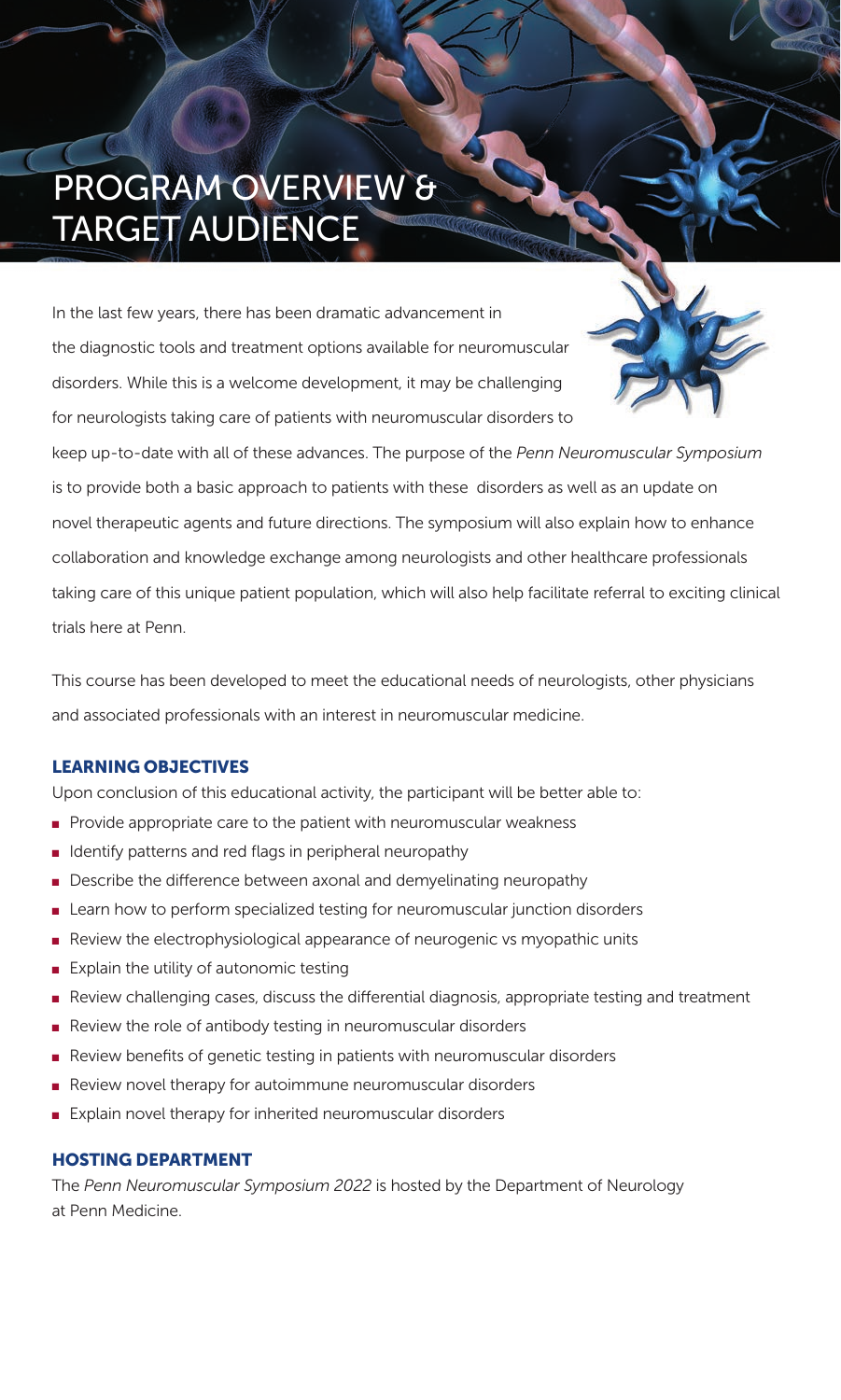



In support of improving patient care, Penn Medicine is jointly accredited by the Accreditation Council for Continuing Medical Education (ACCME), the Accreditation Council for Pharmacy Education (ACPE), and the American Nurses Credentialing Center (ANCC), to provide continuing education for the healthcare team.

### **DESIGNATION OF CREDIT**

**DESIGNATION OF CREDIT Physicians:** Penn Medicine designates this live activity for a maximum of 6.5 *AMA PRA Category 1 Credits™*. Physicians should claim only the credit commensurate with the extent of their participation in the activity. i

**Physician Assistants:** AAPA accepts certificates of participation for educational activities certified for *AMA PRA Category 1 Credit™* from organizations accredited by ACCME or a recognized state medical society. PAs may receive a maximum of 6.5 Category 1 credits for completing this activity.

**Certificates and Transcripts:** After the conference has concluded, all participants will receive a follow-up email with instructions and a link with instructions on how to claim their credit. Once participants submit the request for credit, the earned credits will be available for viewing on your transcript or available for printing at *https://upenn.cloud-cme.com*. Please note that the individual certificate will not be mailed.

### **LIVE AND VIRTUAL PRESENTATIONS**

**LIVE AND VIRTUAL PRESENTATIONS** *Penn Neuromuscular Symposium 2022* will be held Saturday, June 11, 2022 by in-person or live-stream (virtual) attendance. The live and virtual presentations will follow the scheduled agenda in real time (EDT).

### **TO ATTEND IN-PERSON:**

## **TO ATTEND IN-PERSON: Meeting Location**

*Penn Neuromuscular Symposium 2022* will take place in the Arthur H. Rubenstein Auditorium at the Smilow Center for Translational Research, 3400 Civic Center Blvd., Philadelphia, PA 19104

### TO ATTEND BY LIVE-STREAM (VIRTUAL):

**TO ATTEND BY LIVE-STREAM (VIRTUAL):** Attendees who are registered to attend virtually will receive an email including the link to join the symposium 48 hours in advance. All virtual attendees will be required to sign into the meeting using your first name, last name and email address in order to be marked as attended and receive credit.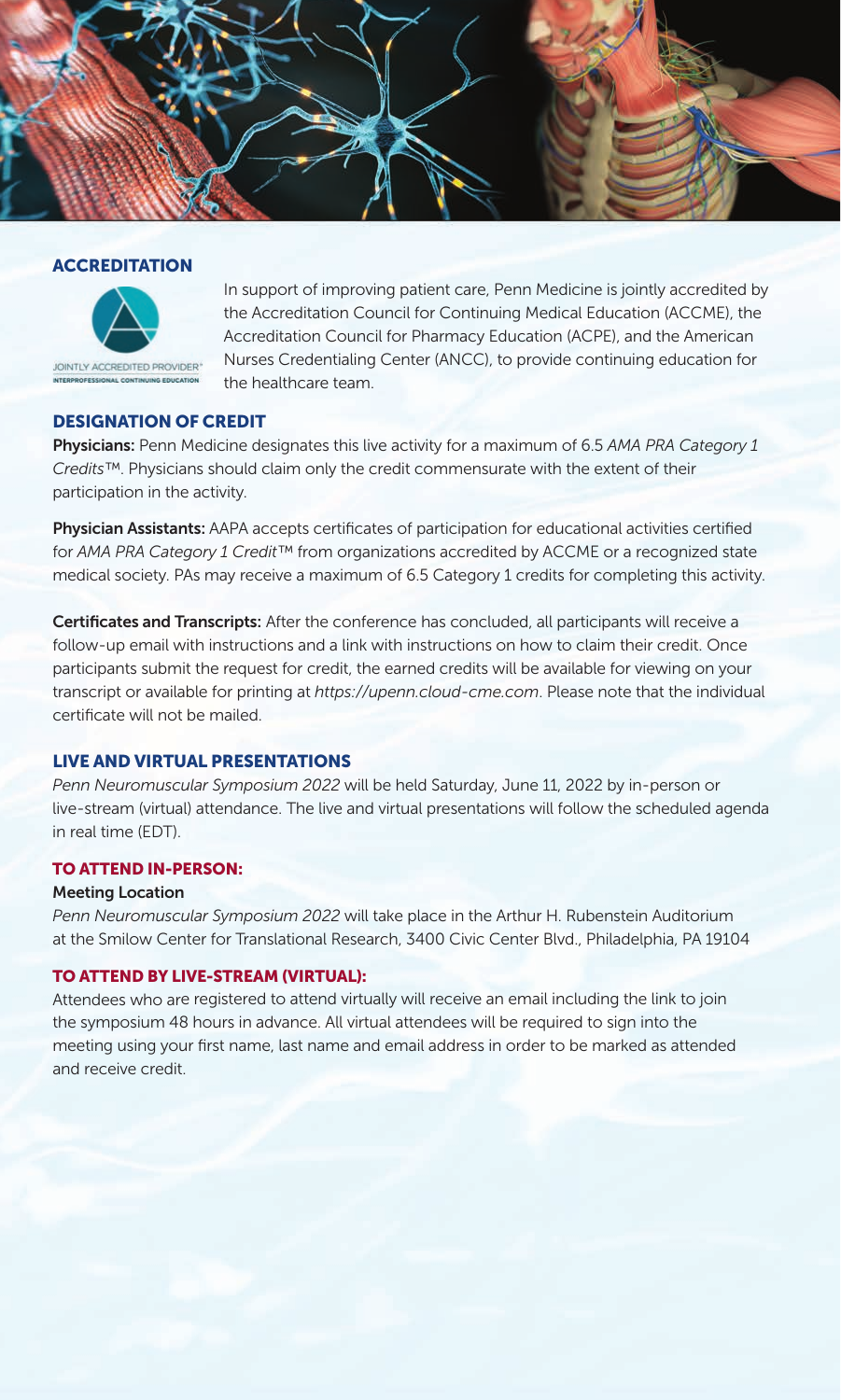# **REGISTRATION FEES**

## Please register online at

### *https://upenn.cloud-cme.com/neuromuscular2022*.

The fees to attend in-person are as follows: \$125 for physicians and industry attendees, \$75 for nurse practitioners, physician assistants and other healthcare professionals. There is no fee for residents, fellows, students and Penn Medicine Neurology employees, faculty and staff to attend.

All pre-registered, in-person attendees will receive access to the conference, attendee booklet, continental breakfast, lunch and breaks. Registration also includes access to view the presentations online for one year. Due to the COVID-19 pandemic, walk-ins are discouraged. Please be sure to register in advance.

### **LIVE-STREAM (VIRTUAL) ATTENDANCE:**

## **LIVE-STREAM (VIRTUAL) ATTENDANCE:** Please register online at

### *https://upenn.cloud-cme.com/neuromuscular2022*.

The fees to attend virtually are as follows: \$100 for physicians and industry attendees, \$50 for nurse practitioners, physician assistants and other healthcare professionals. There is no fee for residents, fellows, students and Penn Medicine Neurology employees, faculty and staff to attend.

All pre-registered virtual attendees will receive an email that includes a link with instructions to sign-in and join the virtual conference 48 hours preceding the symposium, as well as the attendee booklet (downloadable PDF). Registration also includes access to view the presentations online for one year.

**Need to Register by Mail?** Please note: mailed registrations can take up to 5-10 business days before they are received. We are experiencing longer delays receiving mail due to the COVID-19 pandemic. We encourage all attendees to register online. See the registration form for mailing instructions. All registrations will be confirmed by email as long as your registration is received no later than June 10, 2022.

### **CANCELLATION POLICY**

**CANCELLATION POLICY** In order to process refunds for course withdrawals, cancellations must be received in writing by May 27, 2022 (subject to a service charge equivalent to 10% of the registration fee, but no less than \$25.00). No refunds will be issued thereafter.

The University reserves the right to cancel or postpone any course due to unforeseen circumstances. In the event of cancellation or postponement, the University will refund registration fees but is not responsible for related costs or expenses to participants, including cancellation fees assessed by hotels, airlines, and travel agencies.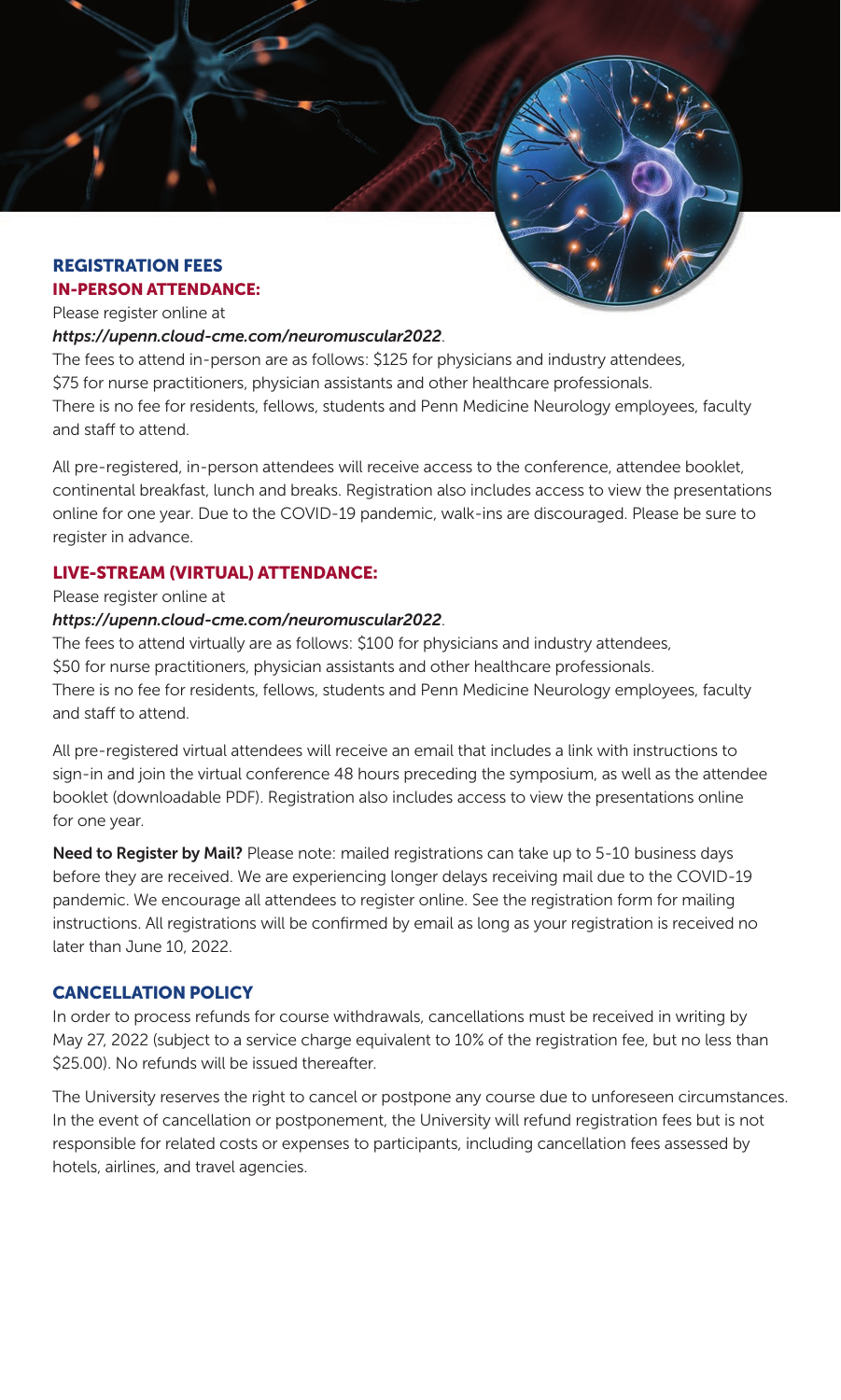

### **Directions to Perelman Center for Advanced Medicine/ Smilow Center for Translational Research:**

The Arthur H. Rubenstein Auditorium at the Smilow Center for Translational Research is located on floor C of the Perelman Center for Academic Research, 3400 Civic Center Blvd., Philadelphia, PA. We strongly recommend you use GPS for exact directions to and from your starting point or if you prefer, take public transportation to and from campus, please visit *http://www.upenn.edu/services/transportation* for options.

**Parking:** On Saturday's ONLY, the Perelman Center for Advanced Medicine garage, 3400 Civic Center Blvd is open to those attending the conference. Parking is \$20 per day. Parking fees will not be validated or reimbursed.

### **Overnight Accommodation within Walking Distance:**

The Study at University City Hotel 20 South 33rd Street Philadelphia, PA 19104 215-387-1400

There is no room block or discounted rate available and rooms are subject to availability.

SERVICES FOR THE DISABLED If special arrangements are required for an individual with a disability to attend this meeting, please contact the Office of Continuing Medical and Interprofessional Education no later than May 27, 2022, at 215-898-6400.

NONDISCRIMINATION STATEMENT The University of Pennsylvania values diversity and seeks talented students, faculty, and staff from diverse backgrounds. The University of Pennsylvania does not discriminate on the basis of race, sex, sexual orientation, gender identity, religion, color, national or ethnic origin, age, disability, or status as a Vietnam Era Veteran or disabled veteran in the administration of educational policies, programs or activities; admissions policies; scholarship and loan awards; athletic, or other University administered programs or employment. Questions or complaints regarding this policy should be directed to Executive Director, Office of Affirmative Action and Equal Opportunity Programs, 3600 Chestnut Street, Sansom Place East Suite 228, Philadelphia, PA 19104-6106 or 215-898-6993 (Voice) or 215-898-7803 (TDD). www.upenn.edu/affirm-action.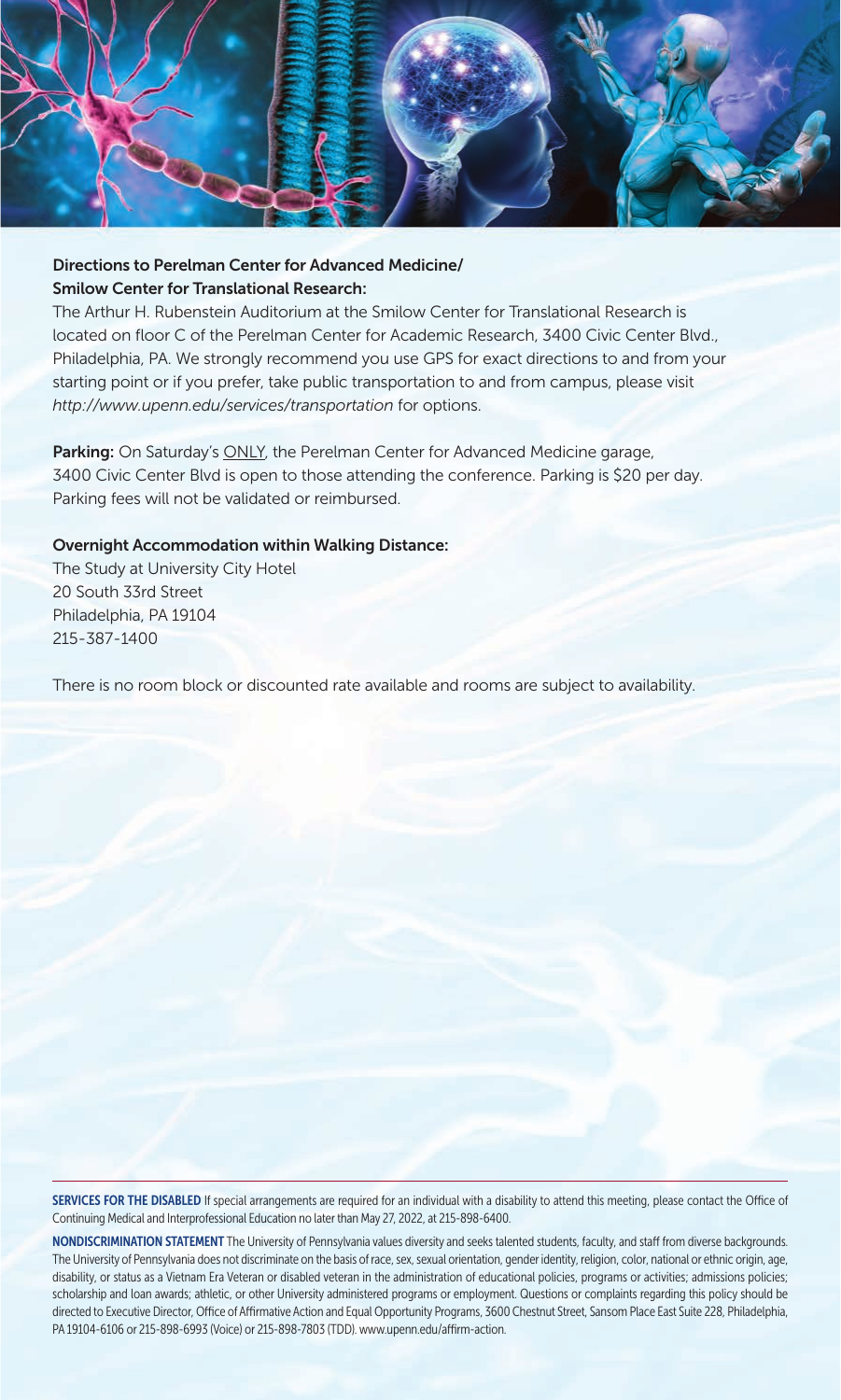# **FACULTY**

**Chafic Karam, MD** Associate Professor of Neurology Penn Medicine Philadelphia, PA

**Vern C. Juel, MD** Professor of Neurology Division Chief, Neuromuscular Disease Duke University School of Medicine Durham, NC

**Michael Baer, MD** Neuromuscular Medicine Fellow Penn Medicine Philadelphia, PA

### **Shawn J. Bird, MD**

Professor of Neurology Director, Electromyography Laboratory Penn Medicine Philadelphia, PA

### **John F. Brandsema, MD**

Assistant Professor of Clinical Neurology Penn Medicine Interim Neuromuscular Section Head Division of Neurology Children's Hospital of Philadelphia Philadelphia, PA

### **Lauren B. Elman, MD**

Associate Professor of Neurology Penn Medicine Philadelphia, PA

### **Kelsey Johnson, MS, CGC**

Genetic Counselor University of Pennsylvania Department of Neurology Penn Medicine Philadelphia, PA

### **Sami Khella, MD**

Professor of Clinical Neurology Penn Medicine Attending Neurologist Director, Clinical Electrophysiology Chief, Department of Neurology Penn Medicine Penn Presbyterian Medical Center Philadelphia, PA

### **Eric Lancaster, MD, PhD**

Assistant Professor of Neurology Penn Medicine Philadelphia, PA

### **Colin Quinn, MD**

Assistant Professor of Clinical Neurology Associate Director, Muscular Dystrophy Association (MDA) Clinic Director, CMJC VAMC ALS Clinic Co-Director, Penn Neuromuscular Center for Advanced Therapeutics (PNCAT) Penn Medicine Philadelphia, PA

### **Steven S. Scherer, MD, PhD**

Ruth Wagner Van Meter and J. Ray Van Meter Professor of Neurology Vice Chair for Academic Development Department of Neurology Penn Medicine Philadelphia, PA

Penn Medicine, Office of Continuing Medical and Interprofessional Education, adheres to the *ACCME Standards for Commercial Support*. Faculty disclosure information will be made available in the conference materials and syllabus. Faculty members are also expected to disclose to participants any discussions of off-label and/or investigational uses of pharmaceutical products within their presentations.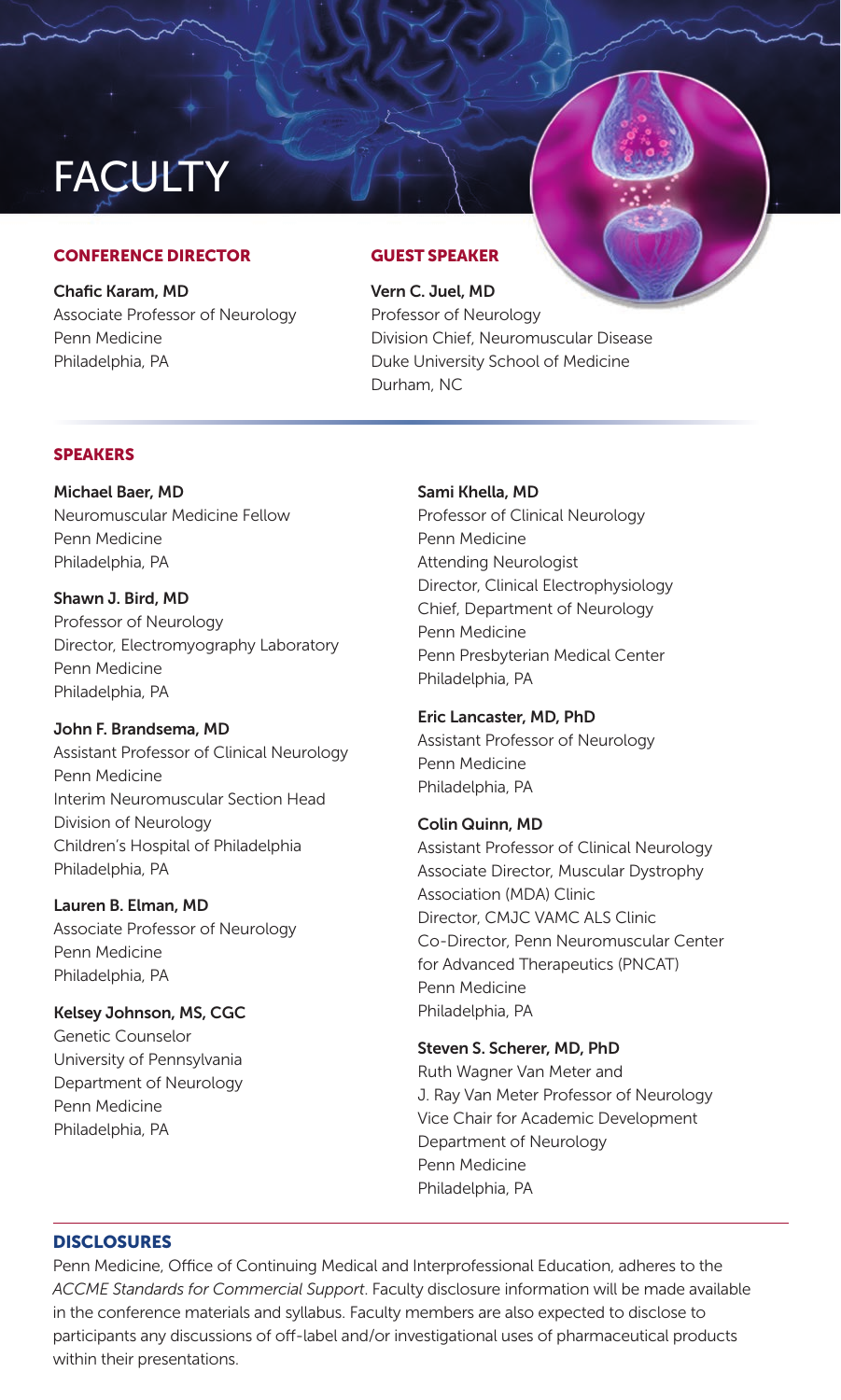

| $7:45$ AM $- 8:20$ AM                 | In-Person Registration and Continental Breakfast                                                                          |  |  |
|---------------------------------------|---------------------------------------------------------------------------------------------------------------------------|--|--|
| 8 AM - 8:20 AM                        | Sign into the Virtual Platform (Virtual Attendees Only)                                                                   |  |  |
| $8:20 \text{ AM} - 8:30 \text{ AM}$   | Welcome<br>Chafic Karam, MD                                                                                               |  |  |
| <b>MORNING SESSION</b>                |                                                                                                                           |  |  |
| $8:30 \text{ AM} - 9 \text{ AM}$      | Approach to Neuromuscular Weakness (Myopathy, NMJ, MND)<br>Colin Quinn, MD                                                |  |  |
| $9 AM - 9:30 AM$                      | <b>Approach to Peripheral Neuropathy</b><br>Chafic Karam, MD                                                              |  |  |
| $9:30 \text{ AM} - 9:50 \text{ AM}$   | Nerve Conduction Studies: Axonal vs Demyelinating Neuropathy<br>Shawn Bird, MD                                            |  |  |
| $9:50$ AM $- 10:10$ AM                | <b>Break</b>                                                                                                              |  |  |
| $10:10$ AM $- 10:30$ AM               | <b>Electromyography Basics</b><br>Shawn Bird, MD                                                                          |  |  |
| $10:30 \text{ AM} - 10:50 \text{ AM}$ | <b>Neuromuscular Junction Disorder:</b><br><b>Repetitive Nerve Stimulation and Single Fiber EMG</b><br>Vern C. Juel, MD   |  |  |
| $10:50$ AM $- 11:05$ AM               | <b>Autonomic Testing</b><br>Chafic Karam, MD                                                                              |  |  |
| $11:05$ AM $- 11:30$ AM               | <b>Panel Discussion</b><br>Moderator: Chafic Karam, MD<br>Panelists: Shawn Bird, MD, Vern C. Juel, MD and Colin Quinn, MD |  |  |

11:30 AM – 12:15 PM Lunch

## AFTERNOON SESSION

| $12:15 \text{ PM} - 1:15 \text{ PM}$ | <b>Case Presentations</b><br>Moderator: Chafic Karam, MD<br>Panelists: Michael Baer, MD, Shawn Bird, MD, Lauren Elman, MD and<br>Steven S. Scherer, MD, PhD |
|--------------------------------------|-------------------------------------------------------------------------------------------------------------------------------------------------------------|
| $1:15$ PM $-1:35$ PM                 | <b>Update in Inherited MND Treatment</b><br>Lauren Elman, MD                                                                                                |
| $1:35$ PM $-1:55$ PM                 | Approach to Genetic Testing in Neuromuscular Disorders<br>Kelsey Johnson, MS, CGC                                                                           |
| $1:55$ PM $- 2:15$ PM                | <b>Update in Inherited Myopathy Genetic Treatment</b><br>John Brandsema, MD                                                                                 |
| $2:15 \text{ PM} - 2:30 \text{ PM}$  | <b>Break</b>                                                                                                                                                |
| $2:30 \text{ PM} - 2:50 \text{ PM}$  | Update in Autoimmune NMD Treatment<br>Sami Khella, MD                                                                                                       |
| $2:50 \text{ PM} - 3:10 \text{ PM}$  | <b>Antibody Testing in Neuromuscular Disorders</b><br>Eric Lancaster, MD                                                                                    |
| $3:10 \text{ PM} - 3:30 \text{ PM}$  | Update in Inherited Neuropathy Treatment<br>Steven S. Scherer, MD, PhD                                                                                      |
| $3:30 \text{ PM} - 4:00 \text{ PM}$  | <b>Panel Discussion</b><br>Moderator: Chafic Karam, MD<br>Panelists: Shawn Bird, MD, Vern C. Juel, MD and Colin Quinn, MD                                   |
| $4:00 \text{ PM} - 4:15 \text{ PM}$  | <b>Closing Remarks</b><br>Chafic Karam, MD                                                                                                                  |